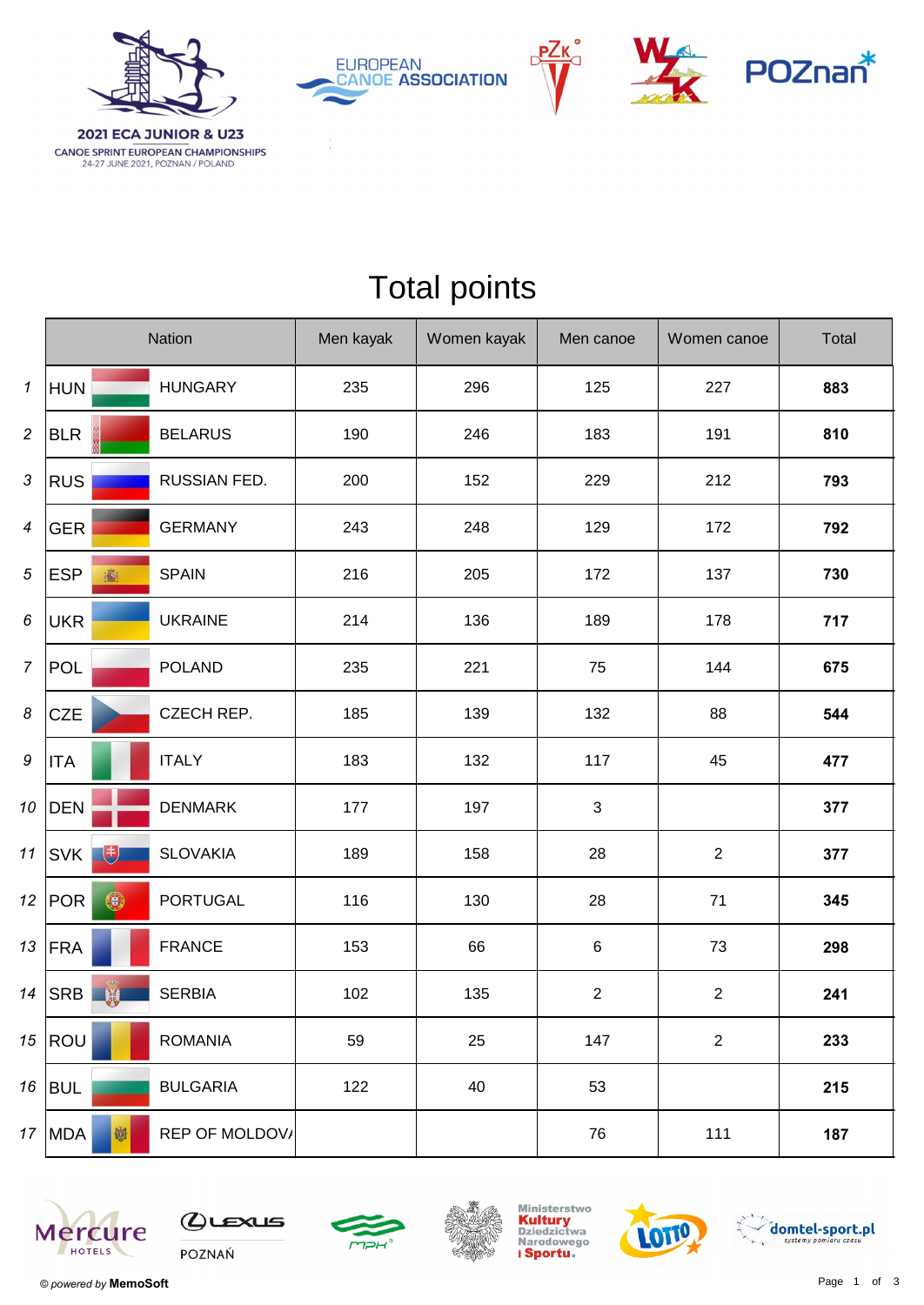

**CANOE SPRINT EUROPEAN CHAMPIONSHIPS**<br>24-27 JUNE 2021, POZNAN / POLAND







## Total points

|    |                                    | Nation          | Men kayak               | Women kayak | Men canoe   | Women canoe    | Total |
|----|------------------------------------|-----------------|-------------------------|-------------|-------------|----------------|-------|
| 18 | LAT                                | LATVIA          | 70                      | 35          | 56          | $\overline{2}$ | 163   |
| 19 | GEO<br>$\ddot{}$                   | <b>GEORGIA</b>  |                         |             | 58          | 98             | 156   |
| 20 | LTU                                | LITHUANIA       | 61                      | 58          | 31          | $\sqrt{3}$     | 153   |
| 21 | $\bullet$<br> SLO                  | <b>SLOVENIA</b> | 88                      | 33          |             |                | 121   |
| 22 | $\mathsf{C}^\star$<br><b>TUR</b>   | <b>TURKEY</b>   | 91                      | 25          | $\mathbf 1$ |                | 117   |
| 23 | <b>EST</b>                         | <b>ESTONIA</b>  | 15                      | 52          | $\mathbf 1$ |                | 68    |
| 24 | <u>W</u><br>CRO                    | CROATIA         |                         |             |             | 57             | 57    |
| 25 | FIN                                | <b>FINLAND</b>  | 33                      | 24          |             |                | 57    |
| 26 | <b>AUT</b>                         | <b>AUSTRIA</b>  | 27                      | 29          |             |                | 56    |
| 27 | M.<br>GRE <b>LE</b>                | GREECE          | 41                      | 12          |             |                | 53    |
| 28 | <b>BEL</b>                         | <b>BELGIUM</b>  | $30\,$                  | 15          |             |                | 45    |
| 29 | <b>NOR</b>                         | <b>NORWAY</b>   | 15                      | 28          |             |                | 43    |
| 30 | $\frac{1}{\sqrt{2}}$<br><b>ISR</b> | <b>ISRAEL</b>   | 40                      | $\sqrt{2}$  |             |                | 42    |
| 31 | ╋<br>SUI                           | SWITZERLAND     | 26                      |             |             |                | 26    |
|    | 32 NED                             | NETHERLANDS     | $\overline{\mathbf{4}}$ | 14          |             |                | 18    |
| 33 | $\overline{C^*}$<br><b>AZE</b>     | AZERBAIJAN      | 15                      |             |             |                | 15    |
|    | $34$   IRL                         | <b>IRELAND</b>  | 13                      |             |             |                | 13    |